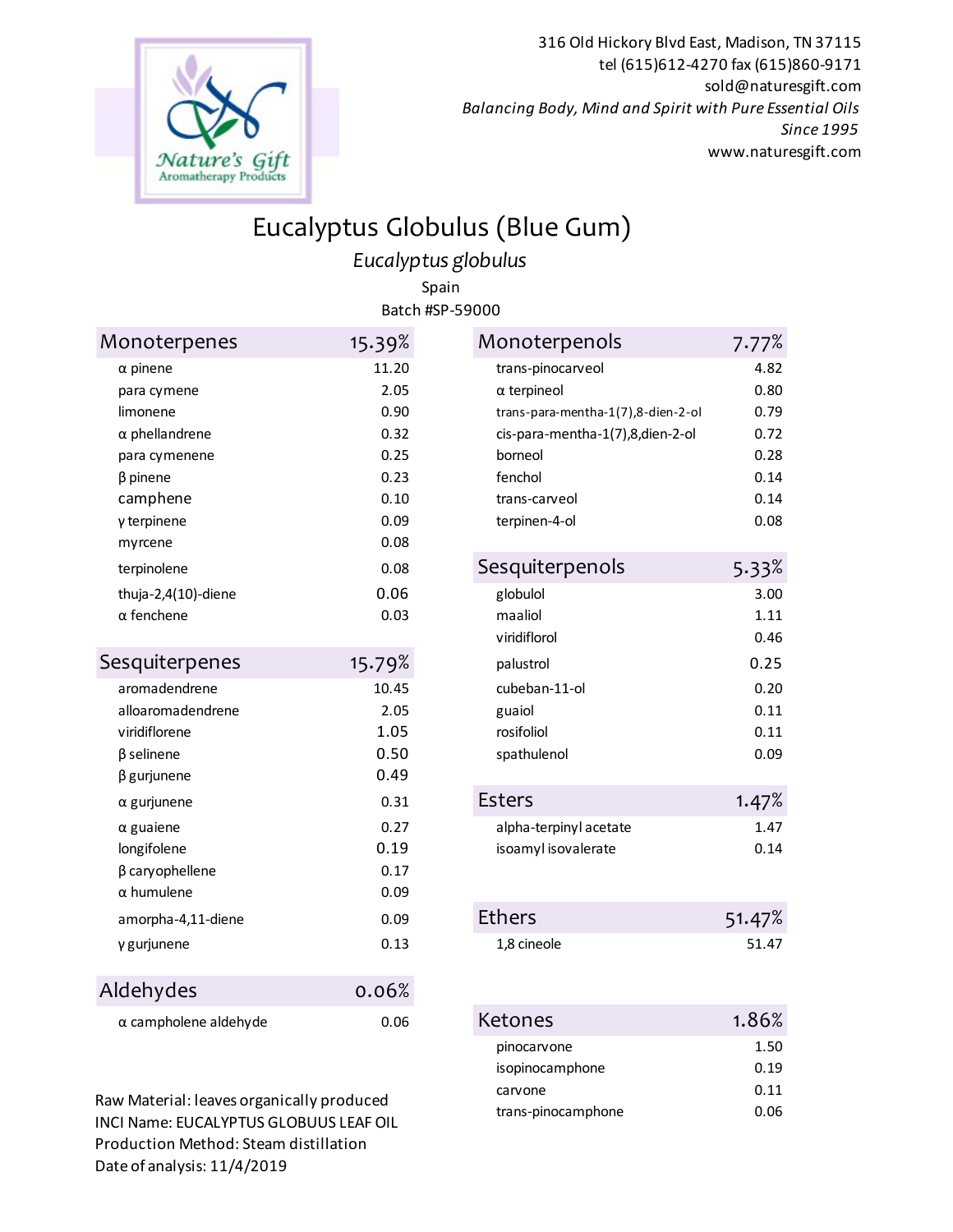

*Eucalyptus Globulus (Eucalyptus Globulus) SP-59000*



*For Sential Validation Services and with edigitally signed and will only be considered valid if the signature is intact.* 11/4/2019 **11/4/2019** *- This report may not be published without the consent of Essential Valida - This report may not be published without the consent of Essential Validation Services. - Chromatograph image may not show full run time*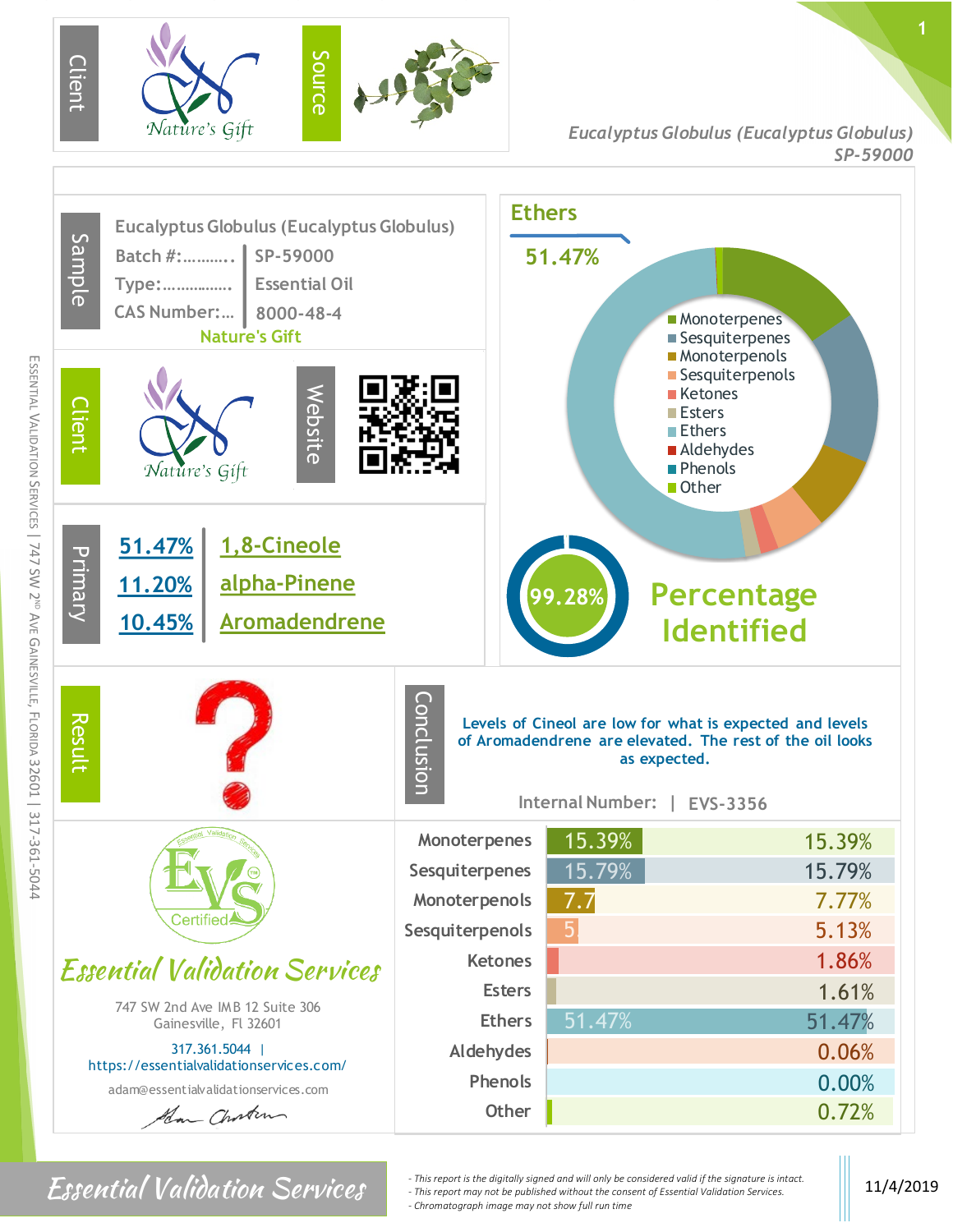

*Eucalyptus Globulus (Eucalyptus Globulus)*

*SP-59000*

| <b>Total Percentage</b> |           | 99.28% |                                     |                           |
|-------------------------|-----------|--------|-------------------------------------|---------------------------|
| <b>Number</b>           | <b>RT</b> | Area % | <b>Compound Name</b>                | <b>Chemical Family</b>    |
| 1                       | 8.77      | 11.20% | alpha-Pinene                        | Monoterpene               |
| $\overline{2}$          | 9.33      | 0.03%  | alpha-Fenchene                      | Monoterpene               |
| 3                       | 9.39      | 0.10%  | Camphene                            | Monoterpene               |
| $\overline{\mathbf{4}}$ | 9.55      | 0.06%  | Thuja- $2,4(10)$ -diene             | Monoterpene               |
| 5                       | 10.53     | 0.23%  | beta-Pinene                         | Monoterpene               |
| 6                       | 11.11     | 0.08%  | Myrcene                             | Monoterpene               |
| $\overline{7}$          | 11.79     | 0.32%  | alpha-Phellandrene                  | Monoterpene               |
| 8                       | 12.61     | 2.05%  | para-Cymene                         | Monoterpene               |
| 9                       | 12.83     | 0.90%  | Limonene                            | Monoterpene               |
| 10                      | 13.00     | 51.47% | 1,8-Cineole                         | Monoterpene Ether         |
| 11                      | 14.15     | 0.09%  | gamma-Terpinene                     | Monoterpene               |
| 12                      | 15.40     | 0.08%  | Terpinolene                         | Monoterpene               |
| 13                      | 15.59     | 0.25%  | para-Cymenene                       | Monoterpene               |
| 14                      | 16.43     | 0.14%  | Isoamyl isovalerate                 | Aliphatic Ester           |
| 15                      | 16.91     | 0.14%  | Fenchol                             | Monoterpenol              |
| 16                      | 17.26     | 0.06%  | alpha-Campholene aldehyde           | Monoterpene Aldehyde      |
| 17                      | 17.90     | 4.82%  | trans-Pinocarveol                   | Monoterpenol              |
| 18                      | 18.78     | 0.06%  | trans-Pinocamphone                  | Monoterpene Ketone        |
| 19                      | 18.87     | 1.50%  | Pinocarvone                         | <b>Monoterpene Ketone</b> |
| 20                      | 19.34     | 0.28%  | <b>Borneol</b>                      | Monoterpenol              |
| 21                      | 19.50     | 0.19%  | Isopinocamphone                     | <b>Monoterpene Ketone</b> |
| 22                      | 19.76     | 0.08%  | Terpinen-4-ol                       | Monoterpenol              |
| 23                      | 20.12     | 0.79%  | trans-para-Mentha-1(7), 8-dien-2-ol | Monoterpenol              |
| 24                      | 20.45     | 0.80%  | alpha-Terpineol                     | Monoterpenol              |
| 25                      | 21.56     | 0.14%  | trans-Carveol                       | Monoterpenol              |
| 26                      | 22.01     | 0.72%  | cis-para-Mentha-1(7), 8-dien-2-ol   | Monoterpenol              |
| 27                      | 22.64     | 0.11%  | Carvone                             | <b>Monoterpene Ketone</b> |
| 28                      | 27.28     | 1.47%  | alpha-Terpinyl acetate              | Monoterpene Ester         |
| 29                      | 29.84     | 0.31%  | alpha-Gurjunene                     | Sesquiterpene             |
| 30                      | 30.32     | 0.17%  | beta-Caryophyllene                  | Sesquiterpene             |
| 31                      | 30.65     | 0.19%  | Longifolene                         | Sesquiterpene             |
| 32                      | 30.78     | 0.49%  | beta-Gurjunene                      | Sesquiterpene             |
| 33                      | 31.14     | 10.45% | Aromadendrene                       | Sesquiterpene             |
| 34                      | 31.27     | 0.09%  | Amorpha-4, 11-diene                 | Sesquiterpene             |
| 35                      | 31.41     | 0.27%  | alpha-Guaiene                       | Sesquiterpene             |

*Finis report is the digitally signed and will only be considered valid if the signature is intact.*<br> *- This report may not be published without the consent of Essential Validation Services.*<br> *Changebour may not be publ - This report may not be published without the consent of Essential Validation Services. - Chromatograph image may not show full run time*